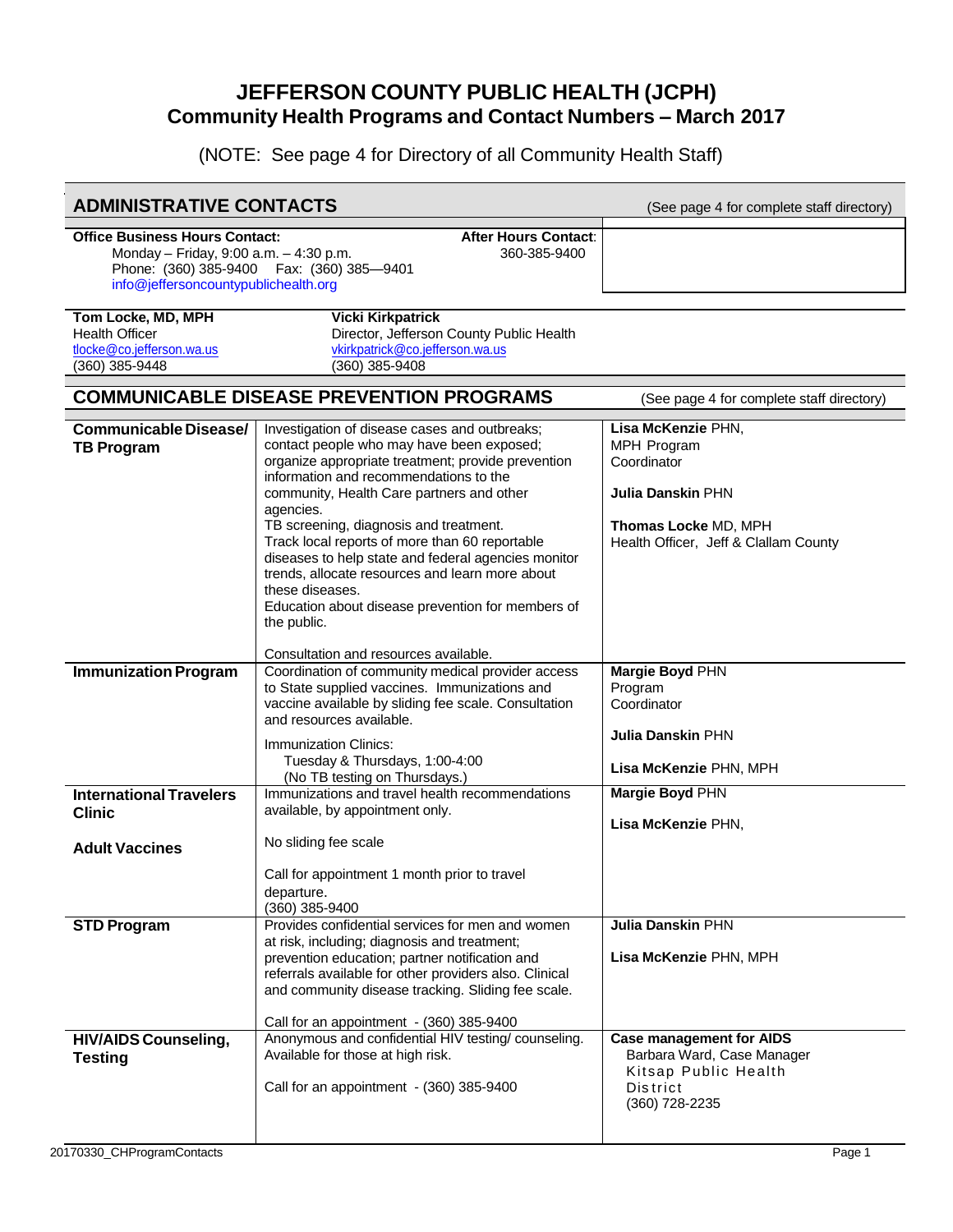| <b>JCPH Syringe Exchange</b><br>Program                                                                                                                                   | Services include exchange of new syringes,<br>secondary exchange, education/supplies for safer<br>injecting and disease prevention, healthcare<br>referrals, HIV counseling and testing.<br>Hepatitis screening, referral and immunizations.<br>Anonymous walk-in syringe exchange or clinics:<br>Mondays 1:00-3:00<br>Wednesday $1:00 - 3:00$ | Lisa McKenzie PHN MPH<br><b>Julia Danskin PHN</b>                                                                 |  |  |  |
|---------------------------------------------------------------------------------------------------------------------------------------------------------------------------|------------------------------------------------------------------------------------------------------------------------------------------------------------------------------------------------------------------------------------------------------------------------------------------------------------------------------------------------|-------------------------------------------------------------------------------------------------------------------|--|--|--|
|                                                                                                                                                                           |                                                                                                                                                                                                                                                                                                                                                |                                                                                                                   |  |  |  |
|                                                                                                                                                                           | <b>TARGETED CLINICAL HEALTH SERVICES</b>                                                                                                                                                                                                                                                                                                       | (See page 4 for complete staff directory)                                                                         |  |  |  |
| <b>Family Planning Clinic</b>                                                                                                                                             | Provides GYN exams, birth control information and<br>supplies, pregnancy testing and referrals,<br>counseling, emergency contraception (Plan B), STD<br>screening and treatment for men, women and teens.                                                                                                                                      | Susan O'Brien ARNP, FNP<br>Program Coordinator<br>Sarah Kirkegaard ARNP, FNP                                      |  |  |  |
|                                                                                                                                                                           | Clinic services are available at JCPH by appointment<br>Monday, Tuesday, Thursday and Friday.<br>Wednesdays only, in Quilcene.                                                                                                                                                                                                                 | Kathy Luch LM                                                                                                     |  |  |  |
|                                                                                                                                                                           | Insurance, Medicaid or sliding-scale are all accepted.<br>The TAKE CHARGE program provides family<br>planning insurance for services for income eligible.<br>No one turned away for inability to pay.                                                                                                                                          |                                                                                                                   |  |  |  |
|                                                                                                                                                                           | Call for an appointment - (360) 385-9400                                                                                                                                                                                                                                                                                                       |                                                                                                                   |  |  |  |
| Vasectomy &<br><b>Tubaligation</b><br>Referrals through                                                                                                                   | For income eligible men and women over 21 years of<br>age and without insurance. Initial consultation and a<br>30-day waiting period required before procedure is<br>done.                                                                                                                                                                     | Kathy Luch LM                                                                                                     |  |  |  |
| <b>TAKE CHARGE</b>                                                                                                                                                        |                                                                                                                                                                                                                                                                                                                                                |                                                                                                                   |  |  |  |
| <b>Breast &amp; Cervical Health</b><br>Program (BCHP)                                                                                                                     | Free women's health exams with mammogram and<br>pap test are available for underinsured, low income<br>women over 40.                                                                                                                                                                                                                          | <b>Julia Danskin PHN</b><br>Program Coordinator                                                                   |  |  |  |
| <b>School Based Clinics</b><br>Provided by:                                                                                                                               | Call for an appointment - (360) 385-9400<br>Medical clinics in both Port Townsend & Chimacum<br>High Schools providing primary care, family planning.                                                                                                                                                                                          | Susan O'Brien ARNP, FNP<br>(at Port Townsend High School)                                                         |  |  |  |
| Jefferson County Public<br>Health, Jefferson Healthcare<br>and Jefferson Mental Health                                                                                    | Mental health counseling provided.<br>Open two days a week.                                                                                                                                                                                                                                                                                    | Sarah Kirkegaard ARNP, FNP<br>(at Chimacum High School)                                                           |  |  |  |
|                                                                                                                                                                           | Insurance, Medicaid or sliding-scale are all accepted.<br>The TAKE CHARGE program provides family<br>planning insurance for services for income eligible.                                                                                                                                                                                      | <b>Jefferson Mental Health staff</b><br>385-0321                                                                  |  |  |  |
| <b>Foot Care Program</b>                                                                                                                                                  | For seniors who are not able to manage their own<br>nail and foot care and for individuals with diabetes.<br>Those under 60 with handicapping conditions may<br>also receive services.                                                                                                                                                         | Call for an appointment:<br>Port Townsend<br>385-9007<br>732-4822<br>Quilcene<br>531-4129<br>765-3321<br>531-4129 |  |  |  |
| <b>FAMILY HEALTH PROGRAMS</b><br>(See page 4 for complete staff directory)<br>Offered to all pregnant women and families with young children regardless of income or risk |                                                                                                                                                                                                                                                                                                                                                |                                                                                                                   |  |  |  |
| Women, Infant, Children<br>(WIC)                                                                                                                                          | A nutrition education and supplemental food program<br>for low income and nutritionally at-risk pregnant and<br>breast feeding women, infants, and children under 5<br>years of age.                                                                                                                                                           | Kathy Anderson RD<br><b>WIC Coordinator</b><br>Karen Obermeyer<br><b>Health Educator</b>                          |  |  |  |
|                                                                                                                                                                           | Giving out WIC food vouchers to improve Nutrition.<br>Services provided at JCPH and satellite clinics in<br>Chimacum and Quilcene.<br>Call for an appointment385-9400                                                                                                                                                                          | Cynde Marx,<br><b>WIC Clerk</b>                                                                                   |  |  |  |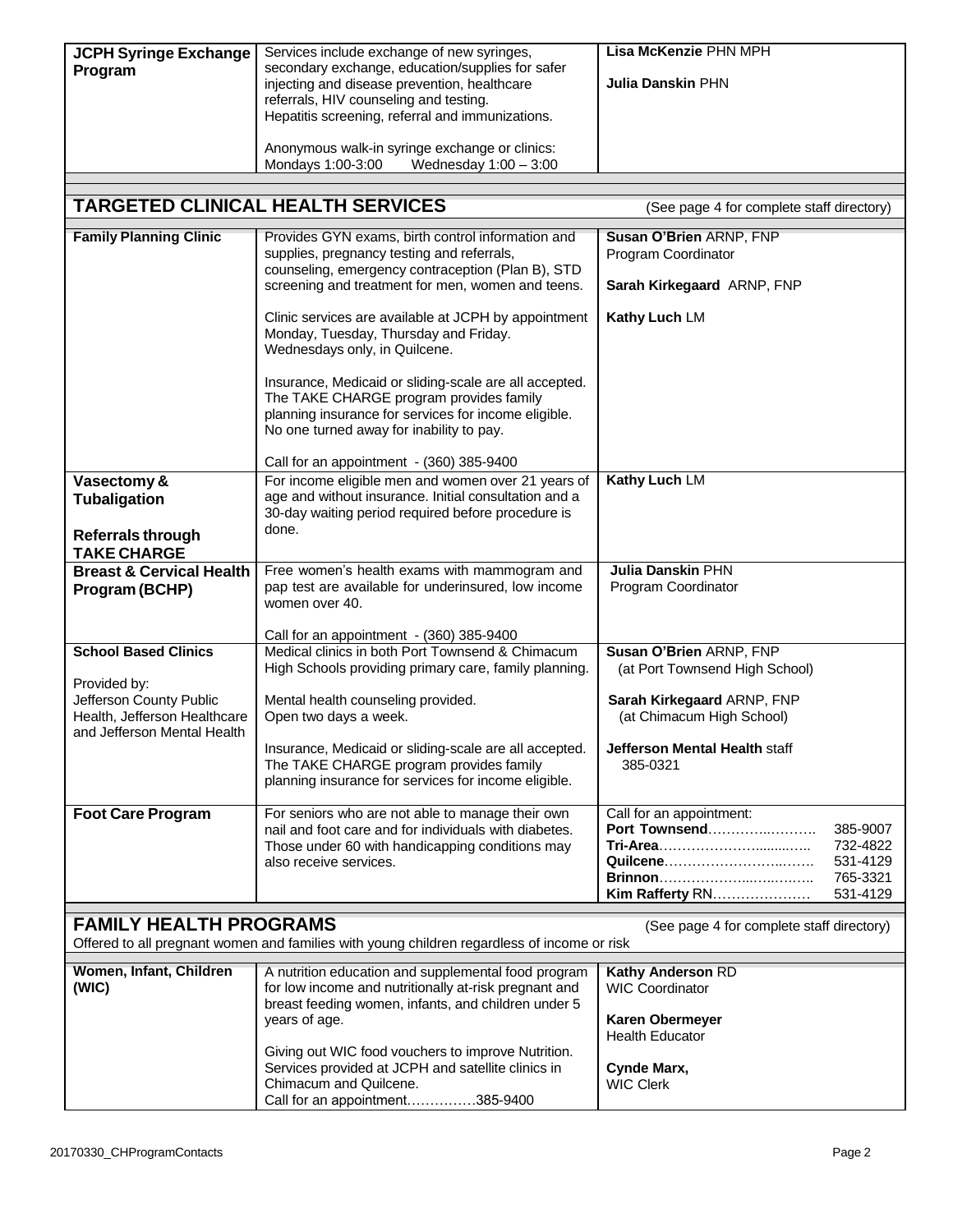| <b>Parent/Maternity</b>         | Health promotion programs for expectant parents,                                         | Yuko Umeda PHN, Program Coord.            |  |
|---------------------------------|------------------------------------------------------------------------------------------|-------------------------------------------|--|
|                                 | Mary Jo Mackenzie PHN<br>babies, and young children. Services include: home              |                                           |  |
| <b>Support Services and</b>     | Karen Obermeyer, Health Educator<br>visiting, health and parenting education; monitoring |                                           |  |
| <b>Maternity Case</b>           | maternal and child health; screening for mental                                          |                                           |  |
| <b>Management</b>               | health problems, substance abuse and domestic                                            |                                           |  |
|                                 | violence; referrals for services; additional case                                        |                                           |  |
| <b>Nurse Family</b>             | management & treatment for at-risk individuals.                                          |                                           |  |
| Partnership (NFP)               |                                                                                          |                                           |  |
|                                 |                                                                                          |                                           |  |
|                                 | Call for an appointment385-9400                                                          |                                           |  |
| <b>Breastfeeding</b>            | Education and support for pregnant and                                                   | Kathy Anderson, Dietician                 |  |
| <b>Consultation</b>             | breastfeeding women. Electric breast pumps may be                                        |                                           |  |
|                                 | available for mothers enrolled in WIC.                                                   | Kathy Luch LM                             |  |
|                                 | Call for an appointment385-9400                                                          |                                           |  |
| <b>Tea Party for Pregnant</b>   | Ongoing drop-in tea on Wednesdays from 11:00 am                                          | Kathy Luch LM                             |  |
| <b>Women and Breast</b>         | to 12:30 pm at JCPH. Women meet and provide                                              |                                           |  |
| <b>Feeding Mothers</b>          | support for one another. Nursing infants and children                                    |                                           |  |
|                                 | welcome.                                                                                 |                                           |  |
|                                 | Facilitated by Public Health Nurse.                                                      |                                           |  |
| <b>Child Birth Education</b>    | Classes are coordinated with Jefferson Healthcare                                        | Call for schedule & fees<br>385-9400      |  |
| <b>Classes</b>                  | and offered 6 times per year.                                                            | or                                        |  |
|                                 | Fee covered for women on Medicaid.                                                       | Jefferson Healthcare<br>385-2200          |  |
| <b>Children with Special</b>    | Provides resources and service coordination for                                          | <b>Marti Haley RN</b>                     |  |
| <b>Health Care Needs</b>        | families of children with chronic health conditions                                      |                                           |  |
|                                 | (ages birth to 17).                                                                      |                                           |  |
| <b>Sudden Infant Death</b>      | Provides education, information.                                                         | <b>Julia Danskin PHN</b>                  |  |
| (SIDS)                          |                                                                                          |                                           |  |
| <b>Child Protective Service</b> | For children identified by DCFS as being at risk                                         | Yuko Umeda PHN                            |  |
| <b>Public Health Nursing</b>    | abused or neglected. Nurses provide family needs                                         |                                           |  |
| <b>Contracts</b>                | assessment, child health screening, referrals for                                        |                                           |  |
|                                 |                                                                                          |                                           |  |
|                                 |                                                                                          |                                           |  |
|                                 | services, parenting education and intensive follow-up                                    |                                           |  |
|                                 | to support families in caring for their children.                                        |                                           |  |
|                                 | Available only by referral to JCPH from DCFS.<br>Free to families.                       |                                           |  |
|                                 |                                                                                          |                                           |  |
|                                 | <b>POPULATION SERVICES AND PREVENTION PROGRAMS</b>                                       | (See page 4 for complete staff directory) |  |
|                                 |                                                                                          |                                           |  |
| <b>School Health Services</b>   | School nursing to districts on a limited basis.                                          | <b>Marti Haley RN</b>                     |  |
|                                 |                                                                                          | for Chimacum                              |  |
|                                 | Services: assessment & care, planning for children                                       |                                           |  |
|                                 | with chronic health conditions; vision & hearing                                         | <b>Laura Tucker</b>                       |  |
|                                 | screening; student health issues and health                                              | (Sex Ed. Health Educator for all          |  |
|                                 | education.                                                                               | districts)                                |  |
|                                 |                                                                                          |                                           |  |
| <b>Tobacco Prevention &amp;</b> | Provides Community education regarding Clean                                             | <b>Karen Obermeyer</b>                    |  |
| <b>Control Program</b>          | Indoor Air Act and statewide                                                             | <b>Denise Banker, PHD</b>                 |  |
|                                 | 1-800-QUITLINE                                                                           |                                           |  |
| <b>Vital Statistics</b>         | Provides certified copies (\$20) of birth and death                                      | Call for information<br>385-9400          |  |
|                                 | certificates. Applications are available at JCPH                                         |                                           |  |
| <b>Substance Abuse</b>          | Provides substance abuse prevention education, and                                       | Denise Banker, PHD                        |  |
| <b>Prevention Coordination</b>  | community planning and implementation of                                                 |                                           |  |
|                                 | prevention models.                                                                       |                                           |  |
|                                 |                                                                                          |                                           |  |
|                                 | <b>ADDITIONAL COORDINATED COMMUNITY PROGRAMS</b>                                         | (See page 4 for complete staff directory) |  |
|                                 |                                                                                          |                                           |  |
| Developmental                   | Provides planning, coordination and evaluation of                                        | <b>Anna McEnery</b>                       |  |
| <b>Disabilities</b><br>Program  | community services for people with developmental<br>disabilities and their families.     | Program Coordinator                       |  |